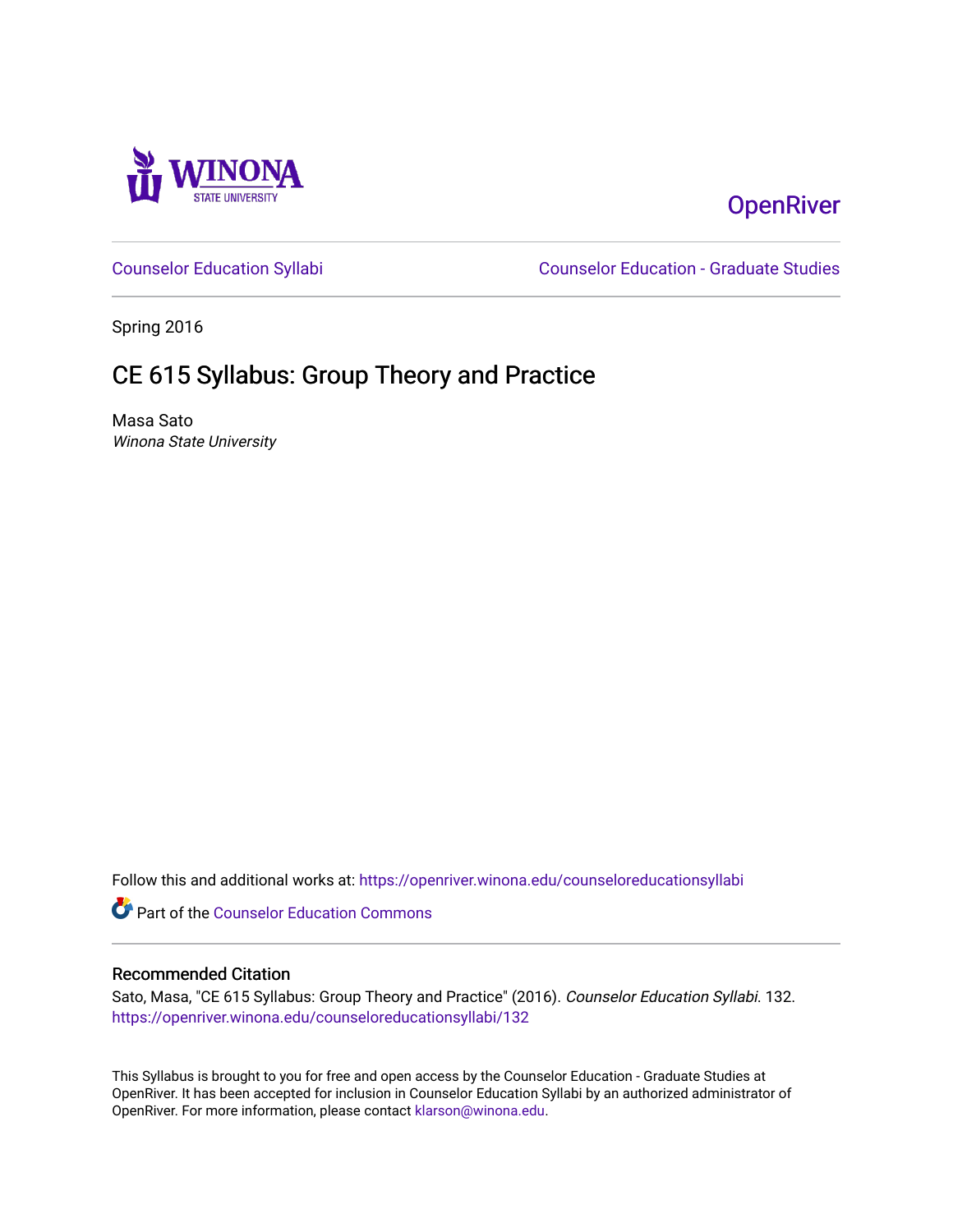

# **Winona State University Counselor Education Department CE 615: Group Theory and Practice Spring 2016**

**Instructor:** Masa Sato, Assistant professor, Ed.D., LMFT, LADC Office Location: WSU-Rochester EA 209, 859 30<sup>th</sup> Ave. SE, Rochester, MN 55904 **Phone:** (507) 285-7481, Fax: (507) 285-7170 **E-mail:** [msato@winona.edu](mailto:msato@winona.edu) **Office Hours:** Mondays, Tuesdays, & Wednesdays (Rochester), 2 to 5 PM, or by appointment

## **GENERAL COURSE INFORMATION**

**Course Information:** Tuesdays, 5:00 to 8:00 PM, WSU-Rochester, East Hall 262 **Course Description:** In this course students are introduced to the theory and practice of group counseling. The course will provide students with an academic/theoretical overview of groups and group work as well as the opportunity to develop group leadership skills through experiential learning activities. **Prerequisites:** CE 601, CE615, & Admission to WSU Counselor Education program

#### **Required Texts:**

- Corey, M.S., Corey, G., & Corey, C. (2014). Groups: Process and Practice, Ninth edition. Belmont, CA: Brooks/Cole. ISBN-10: 1133945465, ISBN-13: 978-1133945468
- Video 1: Waack, J. D. (2009). Leading Groups with Adolescents. Alexandria, VA: Micortraining Associates. <http://search.alexanderstreet.com.wsuproxy.mnpals.net/vast/view/work/1779035>
- Video 2: Fall, K. (2012). Group: Process and Technique. Wimberley, TX: vcYES Productions. https://login.wsuproxy.mnpals.net/login?url=http://search.alexanderstreet.com/vast/view/work/1857856

Other required reading can be found under Content on D2L.

**Suggested Text:** Solotaroff, P. (1999). *Group: Six People in Search of a Life*. New York: Penguin Putnam. (Out of Print. You can find copies at online bookstore.)

## **Course Objectives:**

This course will provide the essential learning necessary for the student to:

- 1. name and explain the key therapeutic factors of group work.
- 2. identify the theoretical stages of the group process through reading, classroom discussions, and group activities.
- 3. recognize the types of groups, group structure, group dynamics, and use of theory of group counseling.
- 4. experience and reflect on being a member of a group counseling experience for 10 hours minimum. lead a psycho-educational group on a current topic in counseling.
- 5. plan and implement groups utilizing criteria for member selection, member assessment, goal setting, and termination of the group.
- 6. demonstrate leadership interventions that emphasize leader responsibility for the group process.
- 7. develop counseling skills to promote constructive behaviors and intervention skills to modify inhibiting factors operating in groups.
- 8. discuss ethical issues relevant to the practice of group counseling.
- 9. model respect when working with individuals from diverse backgrounds (culture, gender differences, sexual orientation, disability, age, socioeconomic background, etc.).
- 10. present a comprehensive group plan including member selection, advertisement, exercises, etc.
- 11. articulate interventions for addressing problem behaviors in groups.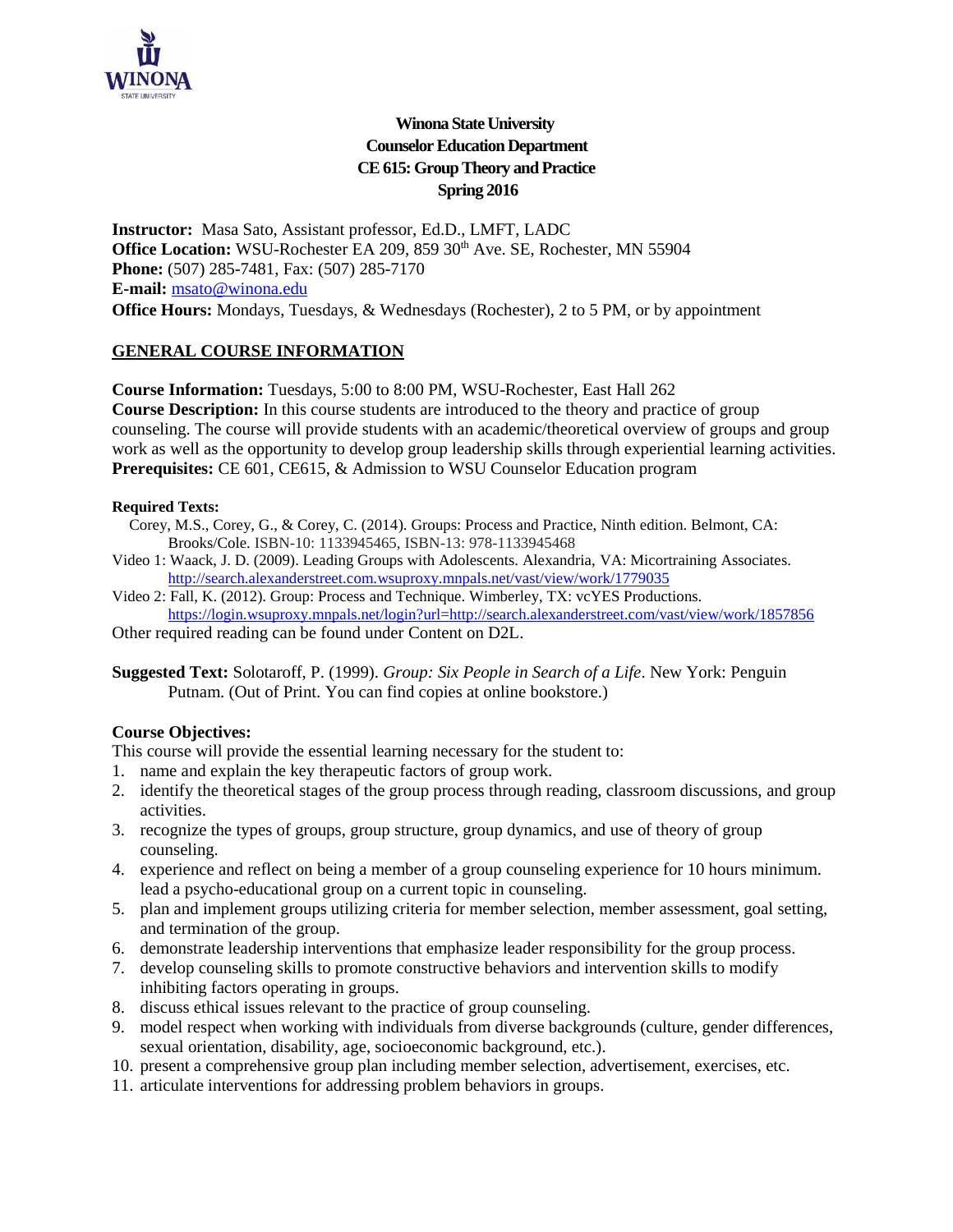## **CACREP Standards**

II.K.6.

- a. principles of group dynamics, including group process components, developmental stage theories, group members' roles and behaviors, and therapeutic factors of group work;
- b. theories of group counseling, including commonalties, distinguishing characteristics, and pertinent research and literature;
- c. theories of group counseling, including commonalties, distinguishing characteristics, and pertinent research and literature;
- d. group counseling methods, including group counselor orientations and behaviors, appropriate selection criteria and methods, and methods of evaluation of effectiveness;
- e. approaches used for other types of group work, including task groups, psychoeducational groups, and therapy groups;
- f. professional preparation standards for group leaders; and
- g. ethical and legal considerations.

### Section III - CMH Counseling:

G.7. Application of appropriate group modalities for initiating, maintaining, and terminating counseling, and brief, intermediate, and long-term approaches.

Section III - School counseling:

- C.5. Understands group dynamics—including counseling, psycho-educational, task, and peer helping groups—and the facilitation of teams to enable students to overcome barriers and impediments to learning.
- D.3. Designs and implements prevention and intervention plans related to the effects of (a) atypical growth and development, (b) health and wellness, (c) language, (d) ability level, (e) multicultural issues, and (f) factors of resiliency on student learning and development

#### **Course Expectations and Requirements**

Being prepared for class by reading the assigned material is part of your professional preparation. This work prepares you by providing you with the knowledge you need to confidently face concerns typical in the counseling field, and strengthens your stamina for the workload required of effective counselors. *Assignments are expected on time. Ten percentage points will be deducted for late assignments for each day they are late past the due date.* If for some reason, a student has difficulty meeting the course expectations, students are responsible for notifying the instructor immediately to work out an alternate plan if agreed upon by the instructor and the student. This is for emergency situations only, and should be agreed upon before the assignment due date when possible. As you know, feedback is a significant part of your learning. The instructor will have higher expectations as the semester goes, with the assumption that students will continue to grow and develop through a semester. You are expected to receive and integrate feedback from others even when you are encouraged to discuss the feedback if you have questions.

#### Attendance and Class Participation

Attendance is expected. Effective class participation includes active and respectful involvement in class discussions, showing initiative and investment in classroom activities, coming to each class prepared to ask questions and share ideas, and engaging in reflective discussion of course readings and videos. Professional conduct is a requirement in the counseling field, and therefore, it is expected in this course. If you make a professional decision to miss class for any reason, please call or email the instructor as soon as possible. You are expected to make up materials by summarizing what you learn from the assigned chapter and class activities for the week. Please ask the instructor for further instructions. *Missing more than one class session in this course may necessitate the student to retake the course at another time.*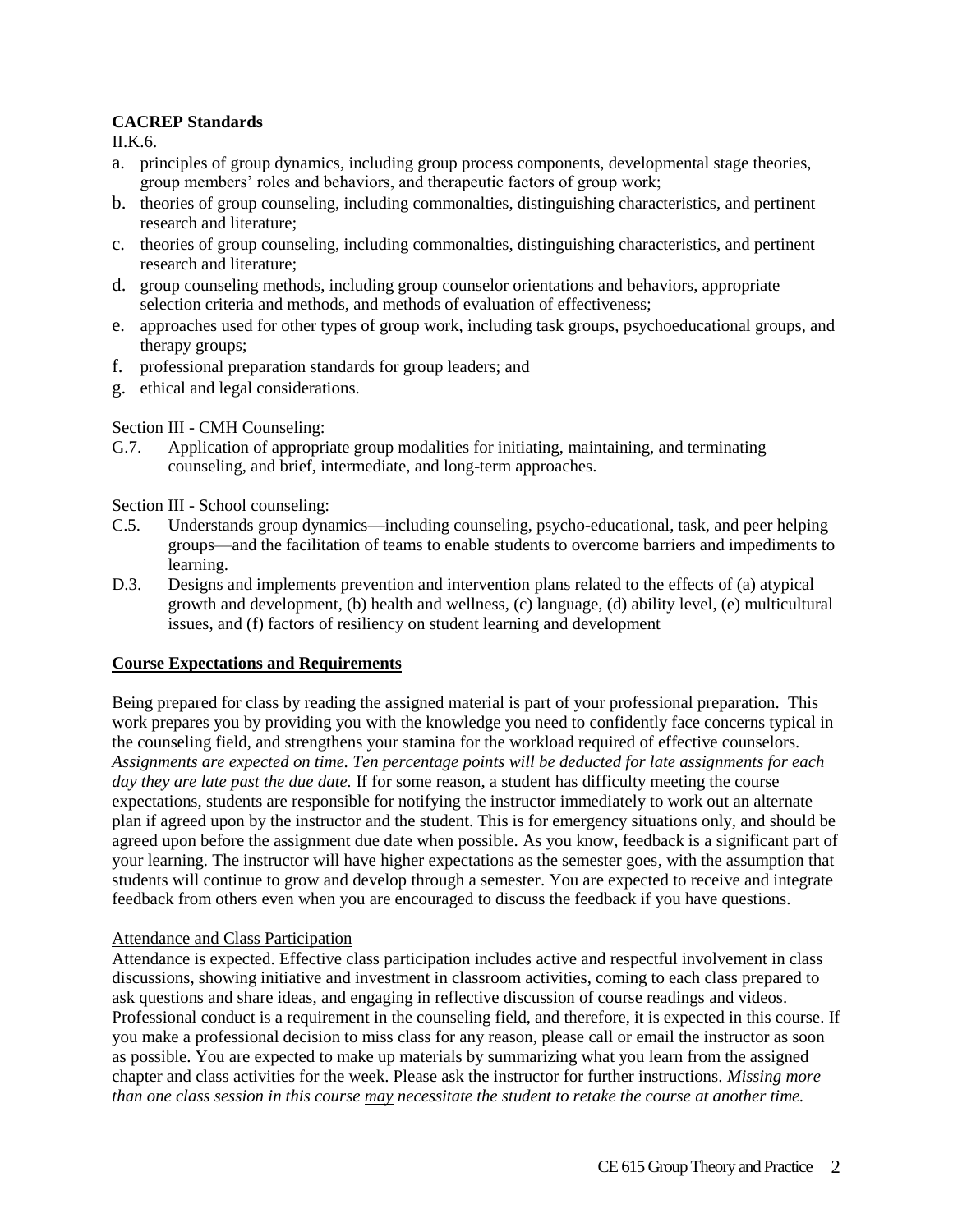#### Inclement Weather Policy

Inclement weather may interfere with class. Always use your best judgment when determining if it is safe to travel. The instructor will notify students of cancellation by 2pm the day of class. Notifications will be made via D2L announcements, the WSU homepage, and email.

#### **1. In-class Group Experience**

Each student will lead and facilitate group three times in class. The first group will be icebreaking/team building activity. At the beginning of the semester, a student will individually research, prepare, and run a 25-minute activity (including introduction and processing the experience in group) to promote comfort, trust, and cohesion in your group in class.

You will also pair up, research, prepare, and facilitate a 50-minute counseling group with psychoeducation (5-10 minutes) based on the group topics selected by a class *twice*. After you as a group co-facilitator lead a group, you will write a reflection paper (double spaced, 2-3 pages) based on the experiences you had regarding what went well and what you need to improve. In these reflection papers, you connect your experiences to group counseling skills and concepts such as group stages, norms, cohesion, dynamics, and therapeutic factors you learn in this course in addition to microskills you have learned in the past. Reflection papers for group facilitation are to be submitted to the D2L within a week from the day when you facilitate a group in class.

As a group participant, please journal your group experiences briefly (about 1 page) every week for the Final Group Process Reflection Paper in terms of your personal experiences as a group member with group leader's counseling skills and group concepts such as group stages, norms, cohesion, dynamics, and therapeutic factors. You are to post and update it on D2L weekly.

#### **2. Multicultural Leadership Project**

To run groups effectively, counselors must strive to be multiculturally competent and impactful leaders. This assignment is designed to raise your awareness about your own multicultural development and improve skills necessary to be a strong group leader. For this assignment, you will read the article, "Unpacking the Invisible Knapsack" on D2L. We will discuss our own diversity and multicultural identities in a group in class. Outside this classroom, you are also to participate either as a leader, a member, or an observer in a group (counseling, activity, task, class, training, etc.) that requires interactions with people who have different multicultural characteristics from yours. Finally, you will synthesize the main ideas you learned from the reading into a paper that reflects on this learning experience in and out of this class. *Through completing these assignments,* you are to describe the multicultural group you participated in and what you learned about yourself as a group leader/member, such as the ways you have been oppressed and you as an oppressor have enjoyed your privileges at the expense of marginalizing others. These should include areas of strength and areas for development toward becoming a multiculturally competent leader. The paper should be 3-4 double-spaced pages of body in addition to a title page and a reference page.

#### **3. Professional Learning Communities Comprehensive Group Assignment**

You will take part in one professional learning community (PLC) that will focus on intensive learning of a particular population with a specific issue in group work. You will discuss topics you are interested with peers in Discussion on D2L. The topic and the group you will work with needs to be approved by the instructor before you proceed with this assignment. Each student will identify two or more articles from peer-reviewed journals and other resources about a specific topic a group selects in class. Each group of students will work together to create a **Psycho-educational or Counseling Group Proposal.** This is an APA style comprehensive paper (more than 12 pages; note *no abstract required*) and should include the following in a well-organized and well-written manner: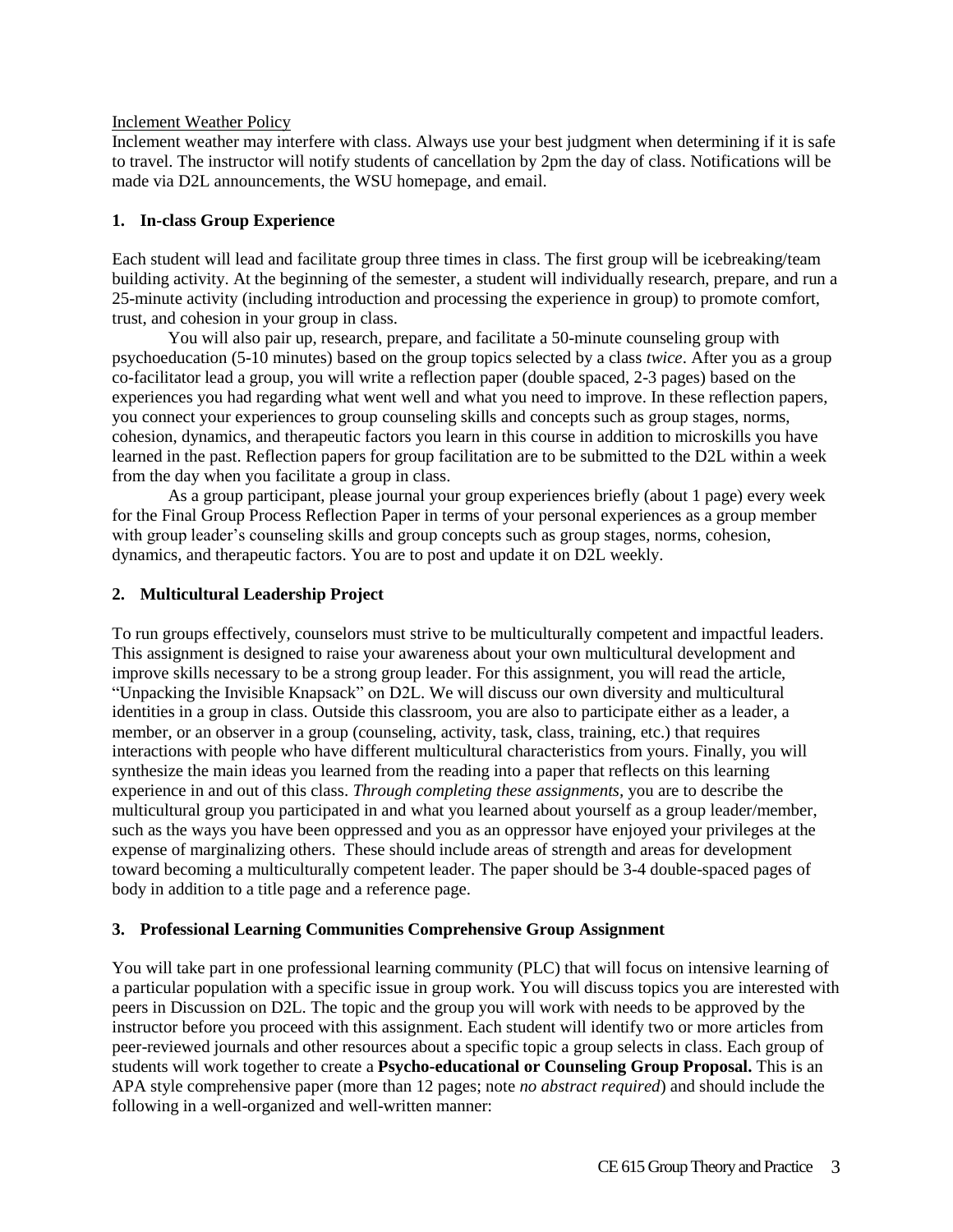- a. Table of Contents
- b. Introduction/purpose of the group
- c. Literature Review (This should include a brief review of the literature related to the population and problem you have chosen. Please integrate literature into the review rather than writing an annotated bibliography (a list of separate summaries of articles).) *Suggested: 2-3 pages*.
- d. Description of considerations for the particular group including population, setting, member selection (inclusion/exclusion criteria), age group, gender/multicultural considerations, risks (and how to minimize them) and benefits, screening process, etc.
	- i. NOTE: consider what this group needs that is different than psycho-educational group
- e. Discussion grounding your group to one or more theories (use text and journal resources as necessary).
- f. Roles and expectations of each co-leader and defined process of who is responsible for all tasks.
- g. Resource Guide: In this section, include at least three, but no more than seven, activities you will use with your group. You can develop these activities yourself, or glean them from other sources, including texts for this class. [Make sure to cite sources of anything you glean and/or adapt!]
- h. Termination procedures, evaluation process and follow-up plans
- i. Summary
- j. Reference Page: A minimum of two resources per person in addition to the text and any additional course readings must be used. These resources must be from a peer-reviewed researchbased journal. *Wikipedia or websites, textbooks, or other similar sources can be used as resources in the Reference page, but cannot be counted as one of the two resources per person.*
- k. Group Lesson Delivery/Reflection: Students will need to make arrangements to deliver and video tape one of their *psycho-educational* activities to a group. (For groups of 4 or more, you may need to deliver two of the lessons so that all group members can be group leaders.) \*\*Each PLC will describe what they did in their psycho-educational group, how well they believe the session went, and what they would do differently if they delivered the activity in a session again. NOTE: Informed consent (located under D2L>Content) of participants for videotaping will need to be signed and turned in with the video and proposal. You also need a supervising professional when you facilitate the group since you are not licensed. This instructor can supervise if it is necessary.
- l. Class discussion/presentation: This part of the assignment should last *no more* than 30 minutes total. This presentation should involve *teaching* the rest of the class about leading groups with the population you researched.

PLEASE NOTE: All groups are required to submit all materials for this assignment to the instructor within a week from the day of their class presentations.

#### **4. Group Experience Requirement**

Students are required to attend a Group Counseling or Psychotherapy experience for 10 hours over the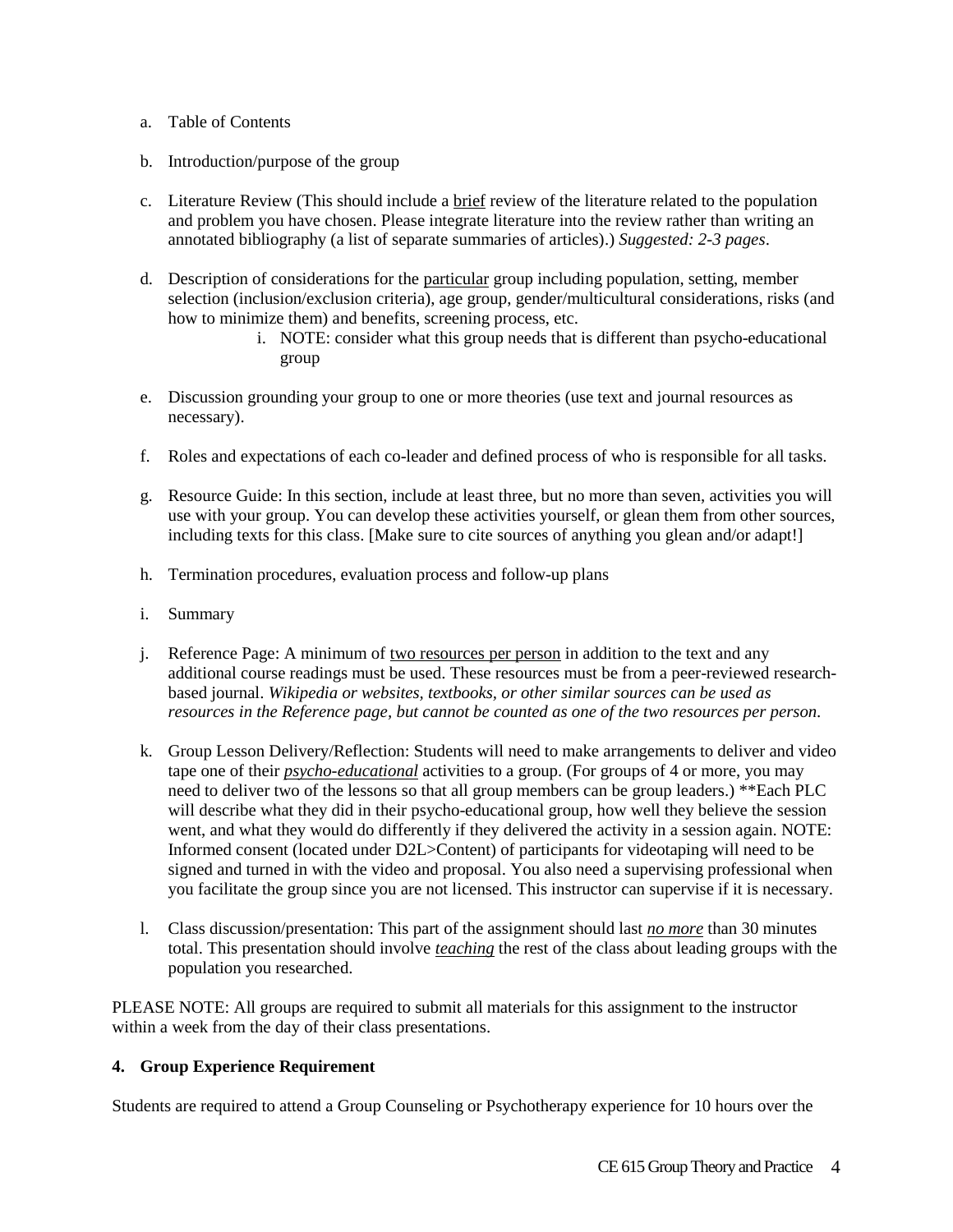course of the semester. This can be done by taking an additional 1 SH workshop with Sarah Johnson, or by attending another group in the community. Documentation of attendance of the group experience is required to complete this course. **This requirement is non-negotiable, so if you signed up for the one semester hour workshop, you need to attend all of it. If you miss any of the Saturday group counseling sessions, please see the instructor immediately as you may need to take the course at a different time or come up with a alternate plan for the 10 hour experience.** 

#### 5. **Final Group Process Reflection Paper**

You will reflect upon your experiences as a group member as well as a group leader. These experiences should be drawn from the PLC's and your experiential group requirement. Each paper should be an application of your didactic learning (i.e., readings, lectures, activities) from class about group dynamics, stages, issues of groups and the key therapeutic factors to your experience as member of the group. The paper should be **double-spaced 4-6 pages**. This paper is meant to be a personal narrative, not an academic research paper; however, APA citations should be included when the text or other readings are referenced. Graduate-level writing, spelling and grammar are also expected. Papers must be submitted via the Dropbox on D2L.

#### **Grades**

| Group Facilitation and Reflection Papers                        | 25% of grade         |
|-----------------------------------------------------------------|----------------------|
| Icebreaking/Team Building (5%)<br>٠                             |                      |
| 2 Group Facilitations (10%)<br>$\bullet$                        |                      |
| 2 Reflection Papers (10%)                                       |                      |
| Multicultural Leadership Project Reflection Paper               | 25% of grade         |
| Group participation in class                                    |                      |
| Multicultural group<br>$\bullet$                                |                      |
| <b>Reflection Paper</b>                                         |                      |
| Comprehensive Group Proposal and Presentation                   | 35% of grade         |
| Group Proposal (10%)                                            |                      |
| Lesson Delivery/Group Facilitation/Recording (10%)<br>$\bullet$ |                      |
| Presentation (10%)<br>$\bullet$                                 |                      |
| Reflection (5%)<br>٠                                            |                      |
| Final Group Process Reflection Paper                            | 15% of grade         |
| All the group experiences                                       |                      |
|                                                                 | $A = 90\%$ to 100%   |
|                                                                 | $B = 80\%$ to 89%    |
|                                                                 | $C = 70\%$ to 79%    |
|                                                                 | $D = 69\%$ and below |

#### 1. Group experience

| <b>Criteria</b>                                          | U<br>Level 4<br>5-4.5 points                                                                                                             | U<br>Level 3<br>$4.5 - 4.0$ points                                       | ▽<br>Level 2<br>4.0-3.5 points                                                    | ▽<br>Level 1<br>$3.5-0$ points                                              |
|----------------------------------------------------------|------------------------------------------------------------------------------------------------------------------------------------------|--------------------------------------------------------------------------|-----------------------------------------------------------------------------------|-----------------------------------------------------------------------------|
| $\blacktriangledown$ Basic group<br>and micro-<br>skills | Competent                                                                                                                                | Sufficient                                                               | Adequate, but need more<br>practice                                               | Inadequate or<br>incompetent                                                |
| ▼<br><b>Managing</b><br>complexity                       | Stay calm and focused                                                                                                                    | Gets a little anxious and<br>overwhelmed with info, but<br>stay grounded | Gets rather anxious and<br>overwhelmed                                            | Gets anxious and<br>overwhelmed, so not<br>present with a family            |
| $\blacktriangledown$ Advanced<br>group skills            | Fluent with skills such as blocking.<br>linking, and confronting. Aware of<br>group dynamics, the group stage, and<br>level of cohesion. | Use of skills and awareness<br>are somewhat evident and<br>effective.    | Use of skills and<br>awareness of group are<br>barely evident and<br>ineffective. | Use of skills and<br>awareness are not evident<br>as well as inappropriate. |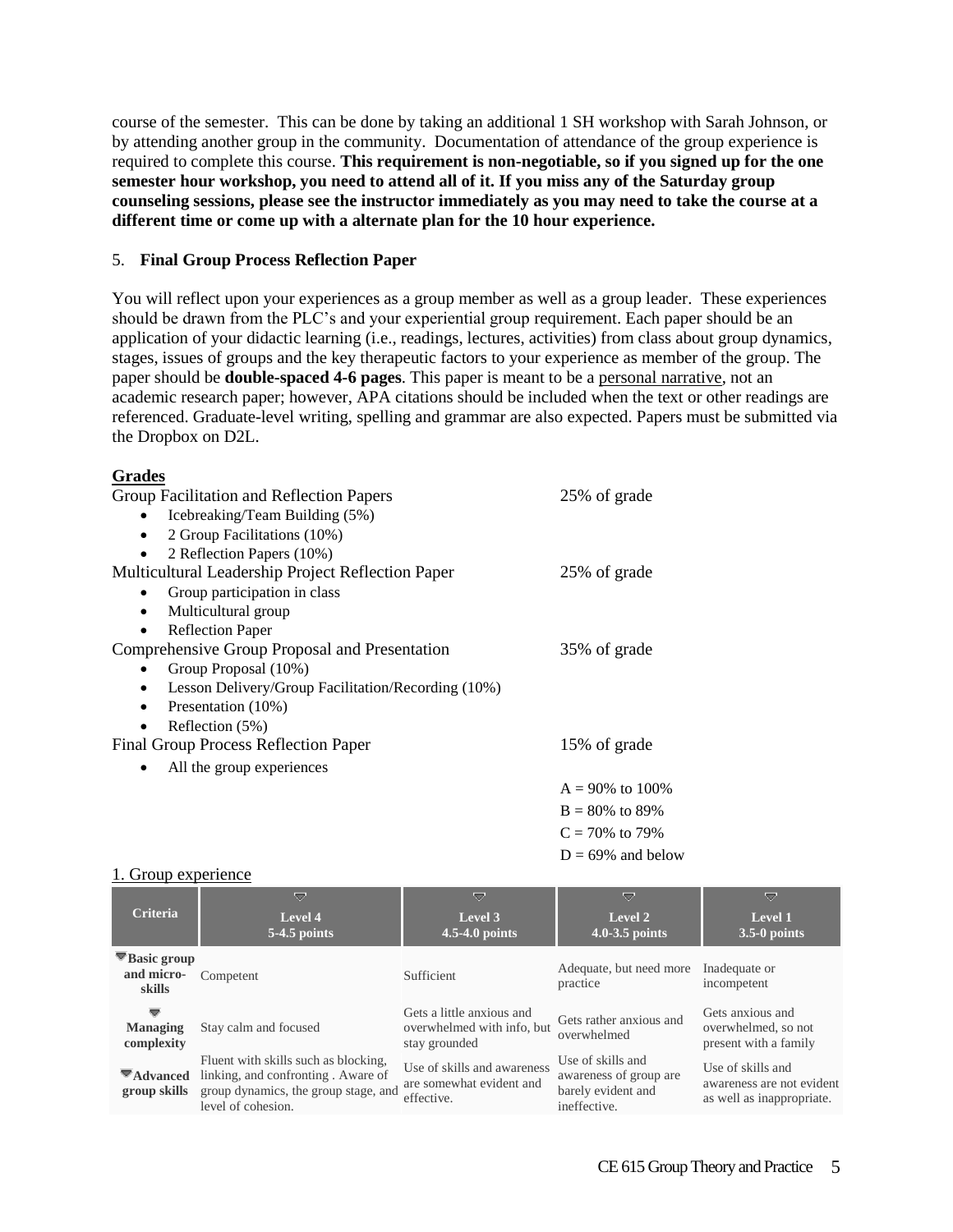**Flow and structure**

Session flows smoothly and is well Session flows okay and is Session is disjointed and structured. There is a clear focus and somewhat structured. There disorganized. A focus and focus are avident direction in group.

is some focus and direction. direction were unclear. or 55< minutes  $\langle 20 \text{ or } 30 \rangle$  minutes  $\langle 45 \rangle$   $\langle 15 \text{ or } 35 \rangle$  minutes

<40 or 60< minutes

focus are evident.

<10 or 40< minutes <35 or 65< minutes

**Time keeping** 20-30 minute or 45-55 minutes

| <b>Reflection</b><br>Paper                   | ▽<br>Level 4<br>5-4.5 points                                                                                      | $\overline{\phantom{a}}$<br>Level 3<br>4.5-4.0 points                       | ▽<br>Level 2<br>4.0-3.5 points                                                                              | ▽<br>Level 1<br>$3.5-0$ points                                                                              |
|----------------------------------------------|-------------------------------------------------------------------------------------------------------------------|-----------------------------------------------------------------------------|-------------------------------------------------------------------------------------------------------------|-------------------------------------------------------------------------------------------------------------|
|                                              | ▼Integration Information is well<br>of information integrated; easy to follow                                     | Information is somewhat<br>integrated, and difficult to<br>follow           | Information is minimally<br>integrated and difficult to<br>follow                                           | Information is not integrated                                                                               |
| $\blacktriangledown$ Group<br>knowledge      | Group knowledge is utilized<br>and evident. Critically aware<br>and reflective of group<br>experiences.           | Group knowledge is present.<br>Somewhat aware and<br>reflective.            | Group knowledge is<br>minimally present and<br>difficult to find. A little<br>aware and reflective.         | Group knowledge is not<br>present. Not aware and<br>reflective at all.                                      |
| $\blacktriangledown$ Writing<br><b>Style</b> | Paper flows; is interesting<br>and easy to read and<br>understand                                                 | Flow of paper is good but<br>difficult to follow.                           | Flow of paper is poor and<br>difficult to follow                                                            | Flow of paper is vague and<br>disconnected.                                                                 |
| <b>Spelling</b>                              | $\blacktriangledown$ Grammar & No grammatical or spelling<br>errors                                               | Less than 5 grammatical<br>and/or spelling errors.                          | Less than 10 grammatical<br>and/or spelling errors.                                                         | More than 10 grammatical<br>and/or spelling errors.                                                         |
| timeliness                                   | <b>Example 12</b> Length and Within approximate page<br>limitation; handed in on time page limitation and/or less | More than 1 page longer or<br>shorter than approximate<br>than 1 days late. | More than 2 pages longer or<br>shorter than approximate<br>page limitation and/or less<br>than 2 days late. | More than 3 pages longer or<br>shorter than approximate page<br>limitation and/or more than 3<br>days late. |

#### 2. Multicultural leadership project

| Group                                                        | $\overline{\nabla}$<br>Level 4<br>5-4.5 points                       | $\overline{\nabla}$<br>Level 3<br>4.5-4.0 points                                                                                    | $\overline{\nabla}$<br>Level <sub>2</sub><br>4.0-3.5 points                            | $\overline{\nabla}$<br><b>Level 1</b><br>$3.5-0$ points |
|--------------------------------------------------------------|----------------------------------------------------------------------|-------------------------------------------------------------------------------------------------------------------------------------|----------------------------------------------------------------------------------------|---------------------------------------------------------|
| Group in class                                               | Participated actively and<br>appropriately                           | Participated adequately                                                                                                             | Participated minimally or<br>ineffectively                                             | N <sub>0</sub><br>participation                         |
| $\blacktriangledown$ Group outside                           | Attended                                                             | Not attended. An alternative<br>activity was chosen.                                                                                | Not attended. No alternative<br>activity.                                              |                                                         |
| U                                                            | $\overline{a}$                                                       | ᇦ                                                                                                                                   | ᇦ                                                                                      | U                                                       |
| <b>Multicultural</b><br>leadership                           | Level 4<br>10-9 points                                               | Level 3<br>9-8 points                                                                                                               | Level $2$<br>8-7 points                                                                | <b>Level 1</b><br>$\sqrt{7-0}$ points                   |
| $\nabla$ Self-understanding<br>such bias and privilege       | Clearly demonstrated.                                                | Somewhat demonstrated.                                                                                                              | Minimally demonstrated.                                                                | Not present.                                            |
| $\nabla$ Awareness of impact<br>of own bias and<br>privilege | Clearly demonstrated.                                                | Somewhat demonstrated.                                                                                                              | Minimally demonstrated.                                                                | Not present.                                            |
| $\nabla$ Ability to implement<br>social justice              | Participated well. Clearly<br>and effectively<br>demonstrated.       | Participated adequately.<br>Somewhat demonstrated.                                                                                  | Participated little.<br>Minimally demonstrated.                                        | Not present.                                            |
| $\overline{a}$                                               | $\overline{a}$                                                       | U                                                                                                                                   | $\overline{\smile}$                                                                    |                                                         |
| <b>Writing Skills</b>                                        | Level 4<br>10-9 points                                               | Level 3<br>9-8 points                                                                                                               | Level 2<br>8-7 points                                                                  |                                                         |
| Sentence structure structure throughout                      | Excellent sentence<br>paper.                                         | Good sentence structure<br>throughout the paper.                                                                                    | Fair sentence structure throughout<br>the paper.                                       |                                                         |
| $\blacktriangleright$ Analysis                               | Thoughts consistently<br>easy to understand.<br>Critically analytic. | Thoughts mostly easy to<br>understand. Somewhat analytic.                                                                           | Thoughts are frequently difficult to<br>understand. Little to no critical<br>thinking. |                                                         |
| $\blacktriangledown$ Grammar                                 | Fewer than 5 grammar<br>and spelling errors.                         | Fewer than 10 grammatical and<br>spelling errors.                                                                                   | More than 10 grammar and<br>spelling errors.                                           |                                                         |
| $\blacktriangledown$ Length                                  | 3-4 page limitation;<br>handed in on time                            | More than 2 page longer or shorter More than 3 pages longer or<br>than approximate page limitation<br>and/or less than 1 days late. | shorter than approximate page<br>limitation and/or less than 2 days                    |                                                         |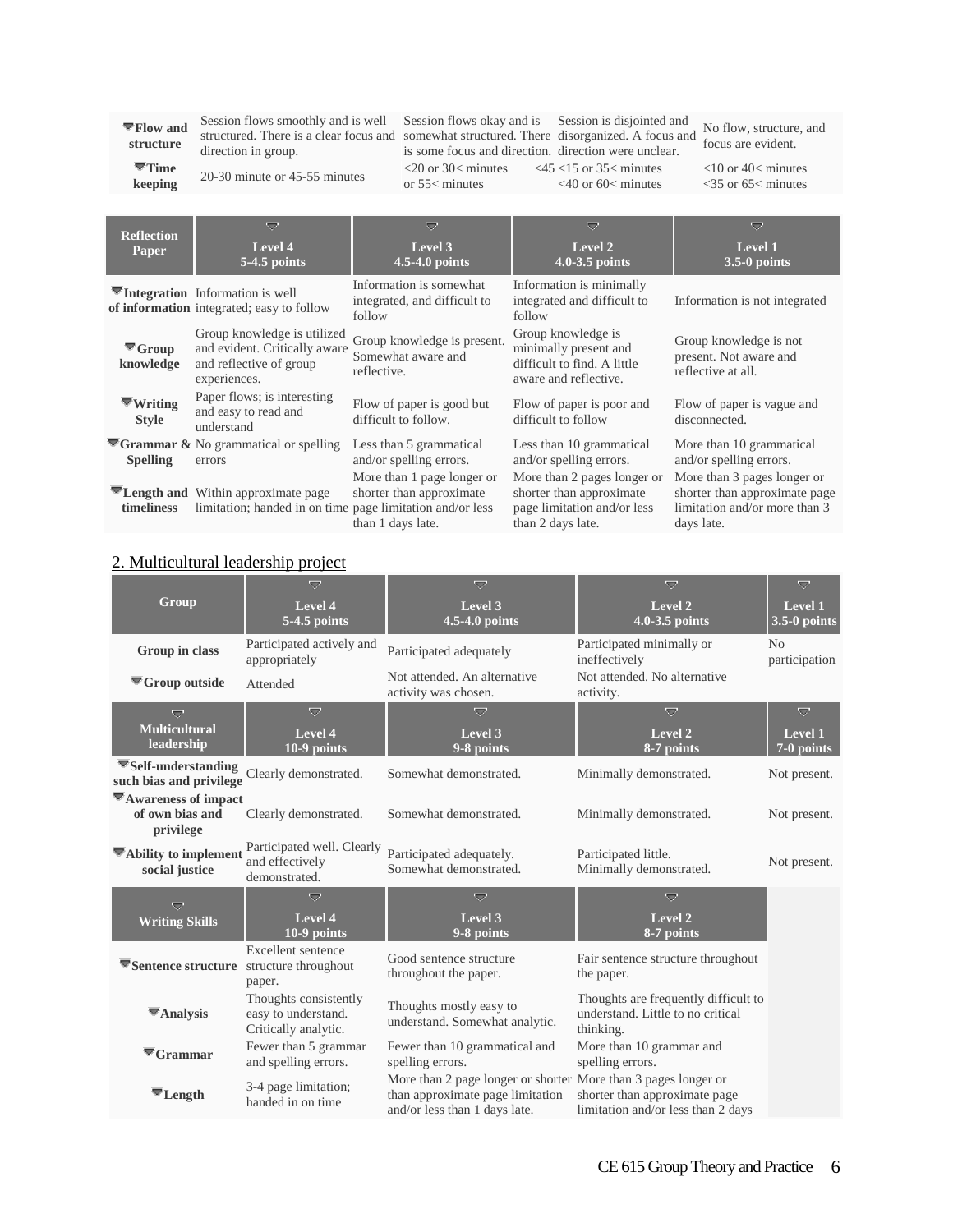late.

# 3. PLC Project

| ▽<br><b>Proposal</b>                       | ≂<br>Level 4<br>$15-14.5$ points                          | ᇦ<br>Level 3<br>14.5-13 points                                           | $\overline{a}$<br>Level 2<br>$13-11.5$ points                          | U<br>Level 1<br>$11.5$ or less points                   |
|--------------------------------------------|-----------------------------------------------------------|--------------------------------------------------------------------------|------------------------------------------------------------------------|---------------------------------------------------------|
| $\nabla$ APA style 1-2 error               |                                                           | 3-4 errors                                                               | 5-6 errors                                                             | >7                                                      |
| $\mathbf{\nabla}_{\mathbf{Content}}$       | All the required components<br>are included with details. | Missing one component and<br>some details.                               | Missing two components and Missing three or more.<br>a lot of details. | No details                                              |
| $\nabla$ Literature<br><b>Review</b>       | Well synthesized to support the<br>project                | Somewhat synthesized,<br>disjointed, and substantiating                  | Look like a list of annotated<br>bibliographies.                       | No summaries                                            |
| $\blacktriangledown$ Sentence<br>structure | Excellent sentence structure<br>throughout paper.         | Good sentence structure<br>throughout the paper.                         | Fair sentence structure<br>throughout the paper.                       | Disorganized.                                           |
| $\blacktriangledown$ Thought<br>patterns   | Thoughts consistently easy to<br>understand.              | Thoughts mostly easy to<br>understand.                                   | Thoughts are frequently<br>difficult to understand                     | Hard to understand                                      |
| $\mathbf{\nabla}$ Grammar                  | Fewer than 2 grammar and<br>spelling errors.              | Fewer than 5 grammatical and<br>spelling errors.                         | Less than 10 grammar and<br>spelling errors.                           | More than 10 errors.                                    |
| $\blacktriangledown$ Length                | More than 12 pages; handed in<br>on time                  | 11 pages long and/or less than 1 10 pages long and/or less<br>days late. | than 2 days late.                                                      | $\langle 9 \rangle$ pages and/or 3 day<br>or more late. |

| Group<br>facilitation                                    | ᇦ<br>Level 4<br>15-14.5 points                                                                                                              | ᇦ<br>Level 3<br>14.5-13 points                                                                                                     | ᇦ<br>Level <sub>2</sub><br>13-11.5 points                                                                                                      | $\overline{\nabla}$<br>Level 1<br>11.5 or less points                          |
|----------------------------------------------------------|---------------------------------------------------------------------------------------------------------------------------------------------|------------------------------------------------------------------------------------------------------------------------------------|------------------------------------------------------------------------------------------------------------------------------------------------|--------------------------------------------------------------------------------|
| $\blacktriangledown$ Basic group<br>and micro-<br>skills | Competent                                                                                                                                   | Sufficient                                                                                                                         | Adequate, but need more<br>practice                                                                                                            | Inadequate or<br>incompetent                                                   |
| <b>Managing</b><br>complexity                            | Stay calm and focused                                                                                                                       | Gets a little anxious and<br>overwhelmed with info, but<br>stay grounded                                                           | Gets rather anxious and<br>overwhelmed                                                                                                         | Gets anxious and<br>overwhelmed, so not<br>present with group                  |
| $\blacktriangledown$ Advanced<br>group skills            | Fluent with skills such as<br>blocking, linking, and<br>confronting. Aware of group<br>dynamics, the group stage, and<br>level of cohesion. | Use of skills and awareness are Use of skills and awareness of<br>somewhat evident and<br>effective.                               | group are barely evident and<br>ineffective.                                                                                                   | Use of skills and<br>awareness are not<br>evident as well as<br>inappropriate. |
| $\Pi$ Flow and<br>structure                              | Provides clear psychoeducation.<br>Session flows smoothly and is<br>well structured. There is a clear<br>focus and direction in group.      | Psychoeducation is somewhat<br>present. Session flows okay<br>and is somewhat structured.<br>There is some focus and<br>direction. | Session is disjointed and<br>disorganized. A focus and<br>direction were unclear. Too<br>much or too little<br>psychoeducation.                | No psychoeducation,<br>flow, structure, and<br>focus are evident.              |
| $\blacktriangledown$ Time<br>keeping                     | 45-55 minutes                                                                                                                               | $<$ 45 or 55 $<$ minutes                                                                                                           | $<40$ or 60 $<$ minutes                                                                                                                        | $<$ 35 or 65 $<$ minutes                                                       |
| <b>Reflection</b><br><b>Paper</b>                        | ≂<br>Level 4<br>$5-4.5$ points                                                                                                              | Ψ<br>Level 3<br>$4.5 - 4.0$ points                                                                                                 | ᇦ<br>Level <sub>2</sub><br>$4.0 - 3.5$ points                                                                                                  | ≂<br>Level 1<br>$3.5-0$ points                                                 |
| of information easy to follow                            | <b>▼Integration</b> Information is well integrated;                                                                                         | Information is somewhat<br>integrated, and difficult to<br>follow                                                                  | Information is minimally<br>integrated and difficult to<br>follow                                                                              | Information is not<br>integrated                                               |
| $\blacktriangledown$ Group<br>knowledge                  | Group knowledge is utilized and<br>evident. Critically aware and<br>reflective of group experiences. reflective.                            | Group knowledge is present.<br>Somewhat aware and                                                                                  | Group knowledge is minimally Group knowledge is not<br>present and difficult to find. A present. Not aware and<br>little aware and reflective. | reflective at all.                                                             |
| $\blacktriangledown$ Writing<br><b>Style</b>             | Paper flows; is interesting and<br>easy to read and understand                                                                              | Flow of paper is good but<br>difficult to follow.                                                                                  | Flow of paper is poor and<br>difficult to follow                                                                                               | Flow of paper is vague<br>and disconnected.                                    |
| $\blacktriangledown$ Grammar<br>& Spelling               | No grammatical or spelling<br>errors                                                                                                        | Less than 5 grammatical and/or Less than 10 grammatical<br>spelling errors.                                                        | and/or spelling errors.                                                                                                                        | More than 10<br>grammatical and/or<br>spelling errors.                         |

# 4. Final Group Process Reflection Paper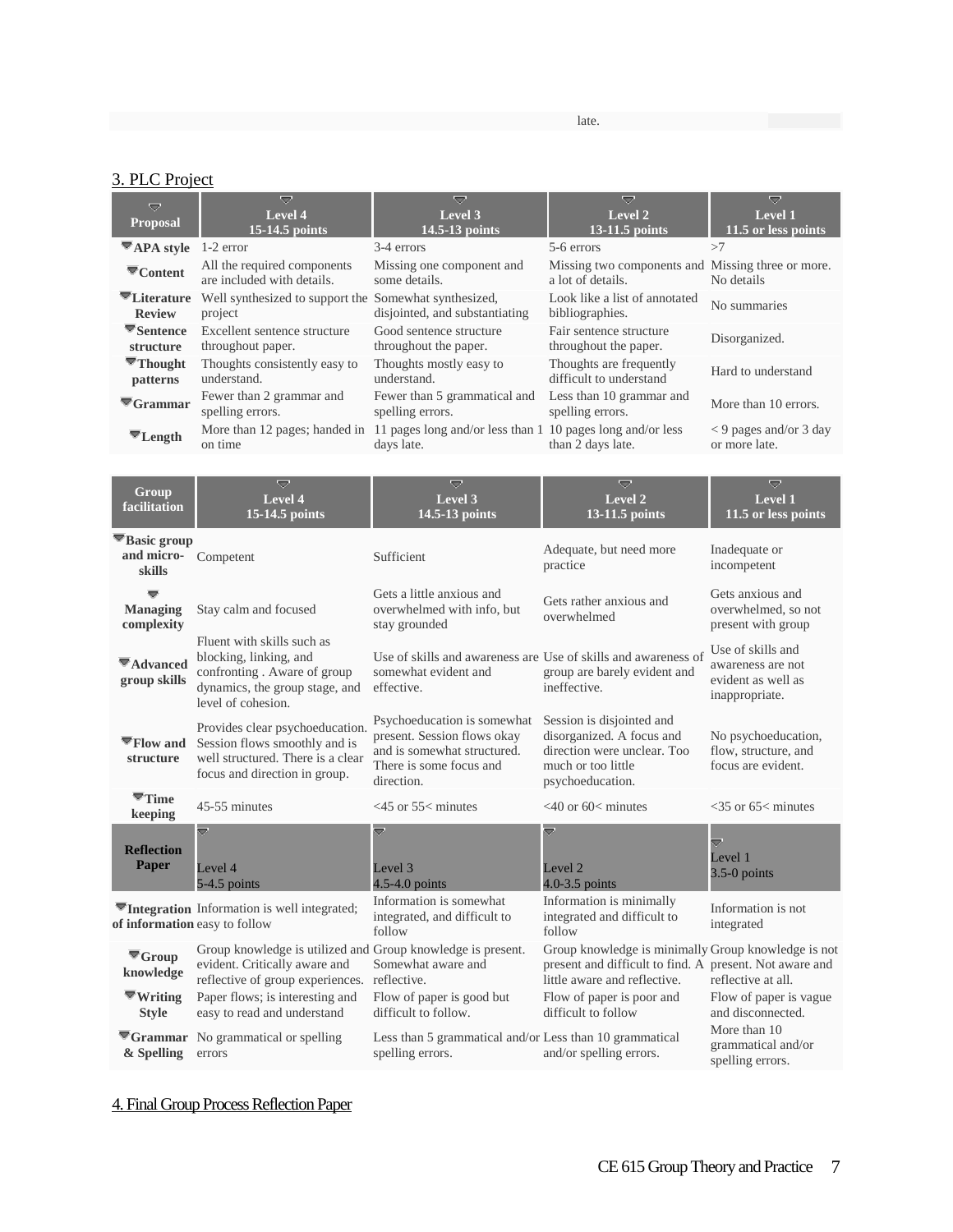| <b>Reflection</b><br><b>Paper</b>            | $\overline{\nabla}$<br>Level 4<br>15-14.5 points                                                                  | ≂<br>Level 3<br>14.5-13 points                                              | ᇦ<br>Level 2<br>13-11.5 points                                                                              | ▽<br>Level 1<br>11.5 or less points                                                                         |
|----------------------------------------------|-------------------------------------------------------------------------------------------------------------------|-----------------------------------------------------------------------------|-------------------------------------------------------------------------------------------------------------|-------------------------------------------------------------------------------------------------------------|
|                                              | <b>Exercise</b> Information is well<br>of information integrated; easy to follow                                  | Information is somewhat<br>integrated, and difficult to<br>follow           | Information is minimally<br>integrated and difficult to<br>follow                                           | Information is not integrated                                                                               |
| $\blacktriangledown$ Group<br>knowledge      | Group knowledge is utilized<br>and evident. Critically aware<br>and reflective of group<br>experiences.           | Group knowledge is present.<br>Somewhat aware and<br>reflective.            | Group knowledge is<br>minimally present and<br>difficult to find. A little<br>aware and reflective.         | Group knowledge is not<br>present. Not aware and<br>reflective at all.                                      |
| $\blacktriangledown$ Writing<br><b>Style</b> | Paper flows; is interesting<br>and easy to read and<br>understand                                                 | Flow of paper is good but<br>difficult to follow.                           | Flow of paper is poor and<br>difficult to follow                                                            | Flow of paper is vague and<br>disconnected.                                                                 |
| <b>Spelling</b>                              | $\blacktriangledown$ Grammar & No grammatical or spelling<br>errors                                               | Less than 5 grammatical<br>and/or spelling errors.                          | Less than 10 grammatical<br>and/or spelling errors.                                                         | More than 10 grammatical<br>and/or spelling errors.                                                         |
| timeliness                                   | <b>Example 12</b> Length and Within approximate page<br>limitation; handed in on time page limitation and/or less | More than 1 page longer or<br>shorter than approximate<br>than 1 days late. | More than 2 pages longer or<br>shorter than approximate<br>page limitation and/or less<br>than 2 days late. | More than 3 pages longer or<br>shorter than approximate page<br>limitation and/or more than 3<br>days late. |
|                                              |                                                                                                                   |                                                                             |                                                                                                             |                                                                                                             |

#### **University Expectations and Resources:**

Academic Integrity:The collegiate policy on plagiarism and cheating is outlined in the Student Handbook. It is your responsibility to be aware of this policy. You can also find it online at: [http://www.winona.edu/sld/academicintegrity.asp.](http://www.winona.edu/sld/academicintegrity.asp)

Accommodations: According to Section 504 of the Rehabilitation Act of 1973, students with disabilities have the right to receive necessary reasonable accommodations and support services to allow equal access at Winona State University. If you have a disability that requires accommodations, you are eligible for support through access services, found at [http://www.winona.edu/accessservices/gettingstarted.asp.](http://www.winona.edu/accessservices/gettingstarted.asp)

Commitment To Inclusive Excellence: WSU recognizes that our individual differences can deepen our understanding of one another and the world around us, rather than divide us. In this class, people of all ethnicities, genders and gender identities, religions, ages, sexual orientations, disabilities, socioeconomic backgrounds, regions, and nationalities are strongly encouraged to share their rich array of perspectives and experiences. If you feel your differences may in some way isolate you from WSU's community or if you have a need of any specific accommodations, please speak with the instructor early in the semester about your concerns and what we can do together to help you become an active and engaged member of our class and community. Campus resources for students: [http://www.winona.edu/diversity/estatement.asp.](http://www.winona.edu/diversity/estatement.asp)

#### **Graduate Student Resources:**

General Information: Academic calendar, forms and other procedures for graduate students can be found at<http://www.winona.edu/gradstudies/currentstudents.asp>

WSU-Rochester Student & Campus Services, UCR Room SS128, 285-7100, [\(www.winona.edu/rochester/\)](http://www.winona.edu/rochester/) :

- RCTC Counseling Center, UCR Room SS133; 285-7260 [\(www.rctc.edu/counseling\\_career\\_center/](http://www.rctc.edu/counseling_career_center/))
- UCR Learning Center, UCR Room AT306; 285-7182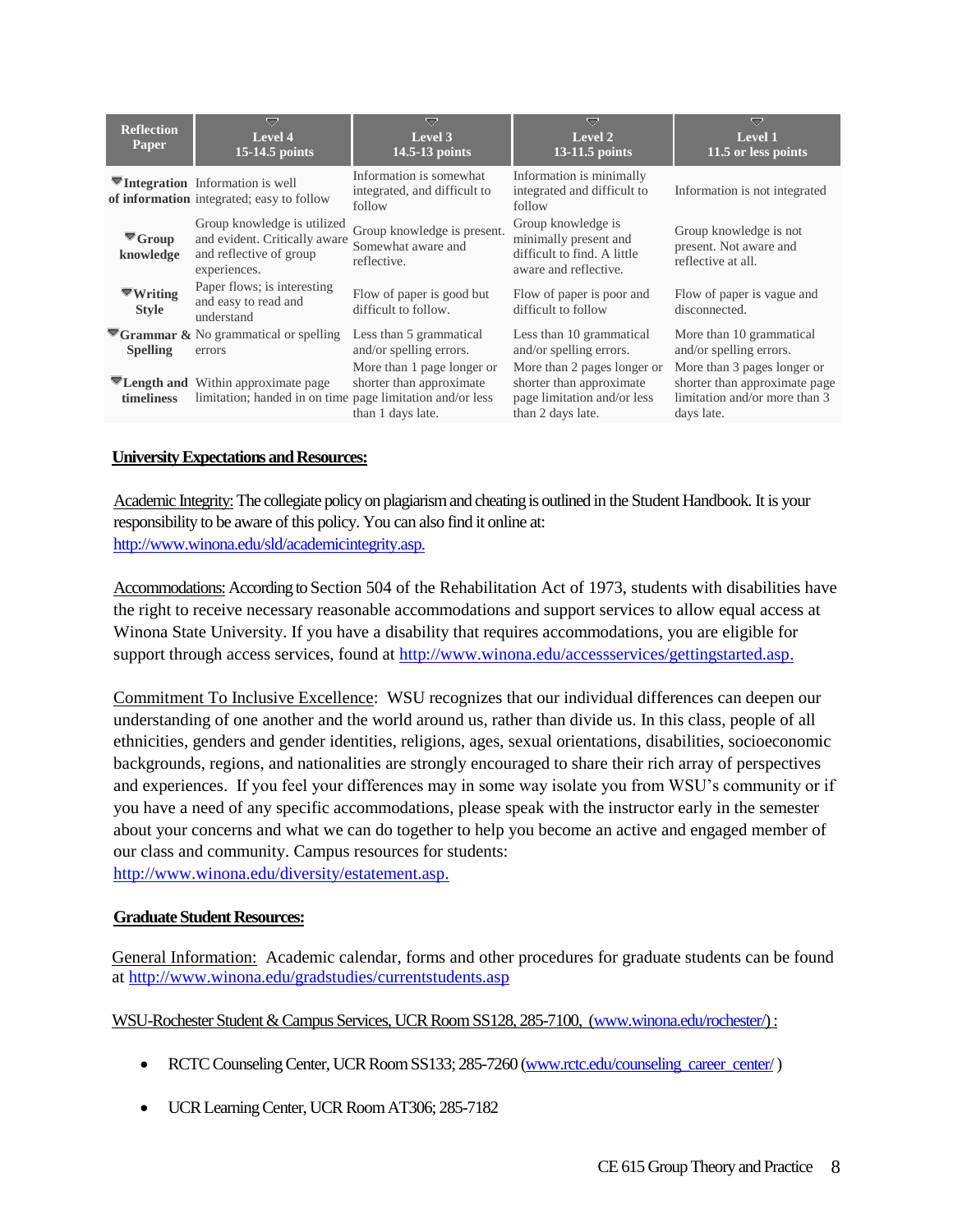Counseling Services : Graduate school can be very stressful. Counselors are available in Winona and through partnership with RCTC on the UCR campus to help you with a wide range of difficulties. WSU counselors in Winona are located in the Integrated Wellness Complex 222 and they can be reached at 457-5330. The RCTC Counseling Center is located in SS 133 and can be reached at 285-7260.

Other Support Services: WSU-Rochester Student & Campus Services Office and the WSU Inclusion and Diversity Office are dedicated to helping students of all races, ethnicities, economic backgrounds, nationalities, and sexual orientations. They offer tutoring and a wide range of other resources. The WSU-R Student & Campus Services Office is located in Room SS128 on the UCR campus and can be reached at 285-7100. The WSU Inclusion and Diversity Office is in KryzskoCommons Room 122, and they can be reached at 457-5595. Information about the *KEAP Center*, dedicated to supporting diversity on campus, can be found here: http://www.winona.edu/diversity/22.asp.

- *UCR Learning Center - Rochester*-For help with writing and the development of papers on the WSU-Rochester campus, contact personnel in AT306 or call 285-7182.
- *Writing Center - Winona:*The Writing Center offers free, individualized instruction in all forms and disciplines during any stage of writing, reading, or research. Call 507.457.5505 for an appointment. Walk-ins also welcome.

Student Grievances: Students are encouraged to speak directly with instructors when concerns arise. When issues cannot be resolved between the student and the instructor, students have the right to due process. Such complaint procedures are available online at[: http://www.winona.edu/sld/studentgrievance.asp](http://www.winona.edu/sld/studentgrievance.asp)